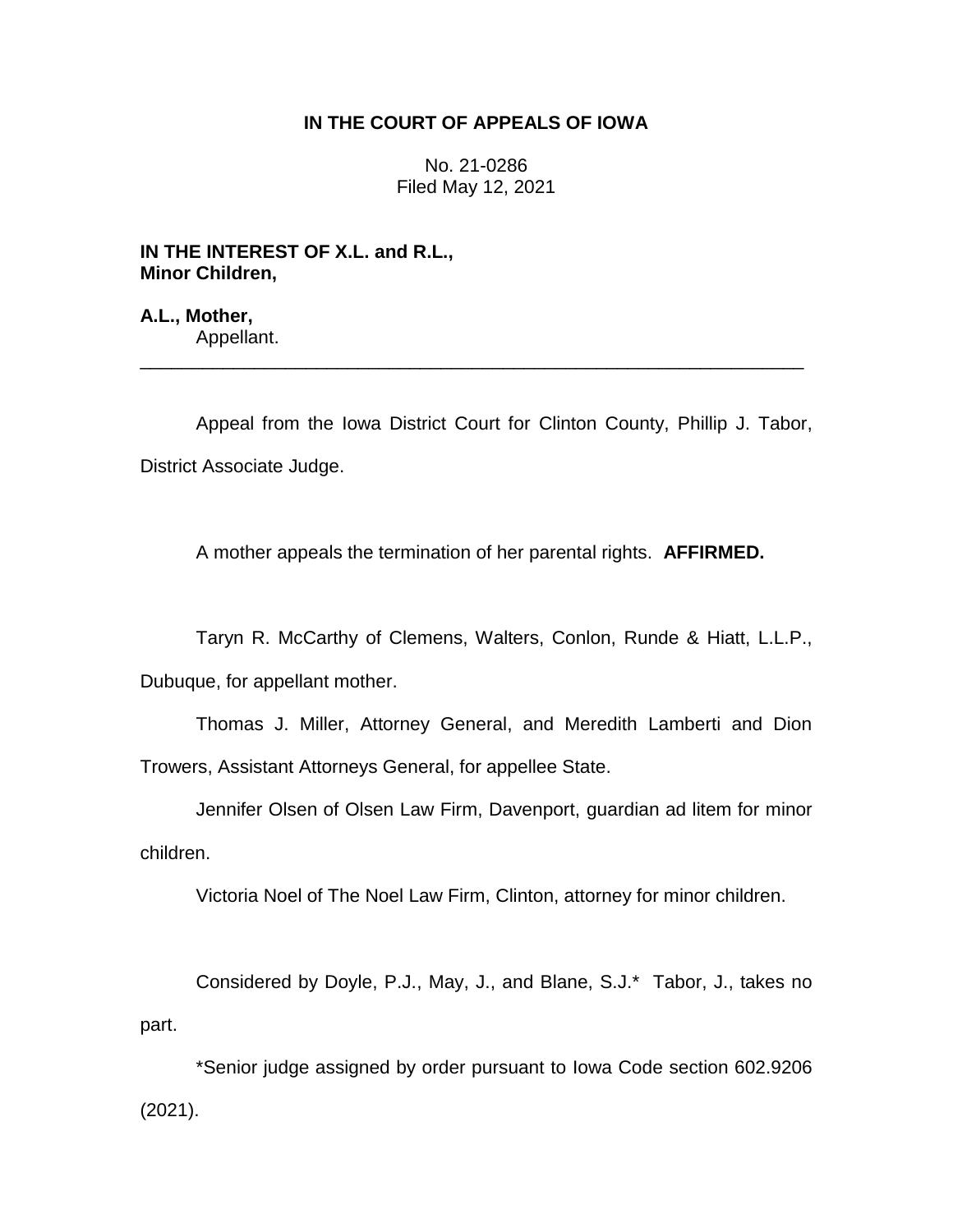**MAY, Judge.**

 $\overline{a}$ 

A mother appeals the termination of her parental rights to her children, X.L, born in 2008, and R.L., born in 2011.<sup>1</sup> She claims (1) the State failed to establish statutory grounds authorizing termination, (2) termination is not in the children's best interests, (3) the juvenile court should have exercised an exception to termination under Iowa Code section 232.116(3)(c) (2020), and (4) the court should have granted her additional time to work toward reunification. We affirm.

We review termination proceedings de novo. *In re Z.P.*, 948 N.W.2d 518, 522 (Iowa 2020). "We will uphold an order terminating parental rights where there is clear and convincing evidence of the statutory grounds for termination. Evidence is clear and convincing when there is no serious or substantial doubt as to the correctness of the conclusions of law drawn from the evidence." *In re T.S.*, 868 N.W.2d 425, 431 (Iowa Ct. App. 2015) (citation omitted).

We generally use a three-step analysis to review the termination of a parent's rights. *In re A.S.*, 906 N.W.2d 467, 472 (Iowa 2018). We must determine: (1) whether grounds for termination have been established, (2) whether termination is in the children's best interests, and (3) whether we should exercise any of the permissive exceptions to termination. *Id.* at 472–73. "However, if a parent does not challenge a step in our analysis, we need not address it." *In re J.P.*, No. 19-1633, 2020 WL 110425, at \*1 (Iowa Ct. App. Jan. 9, 2020). Finally, we address any additional claims brought by the mother. *See In re T.P.*, No. 19- 0162, 2019 WL 3317346, at \*2 (Iowa Ct. App. July 24, 2019).

 $1$  The juvenile court also terminated the father's parental rights, but he does not appeal.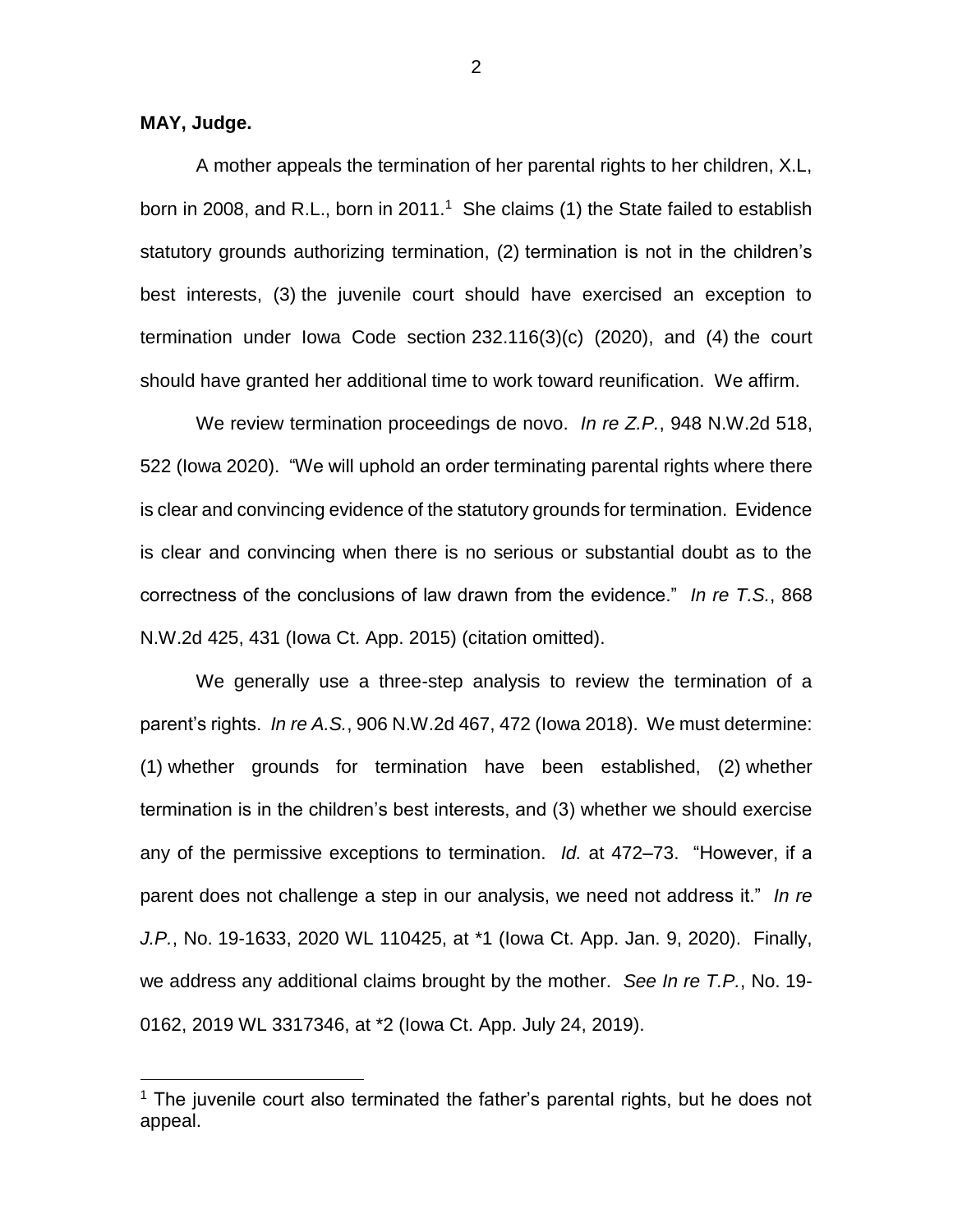Here, the juvenile court found grounds authorizing termination pursuant to section 232.116(1)(f) and (i). The mother challenges the court's findings under paragraph (i). But she raises no challenge to termination under paragraph (f). So we believe any such challenge is waived. *See In re J.M.*, No. 20-1324, 2021 WL 1017130, at \*1 (Iowa Ct. App. Mar. 17, 2021) (collecting cases).

We move on to the second step in our analysis, which requires us to determine whether termination is in the children's best interests. We "give primary consideration to the child's safety, to the best placement for furthering the longterm nurturing and growth of the child, and to the physical, mental, and emotional condition and needs of the child." *In re P.L.*, 778 N.W.2d 33, 40 (Iowa 2010) (quoting lowa Code § 232.116(2)). "It is well-settled law that we cannot deprive a child of permanency after the State has proved a ground for termination under section 232.116(1) by hoping someday a parent will learn to be a parent and be able to provide a stable home for the child." *Id.* at 41.

When determining whether termination is in X.L.'s and R.L.'s best interests, we look to the mother's past performance as an indicator of the care she is likely to provide in the future. *See In re C.K.*, 558 N.W.2d 170, 172 (Iowa 1997). And here the mother's past performance raises substantial concerns about the future.

She has struggled with methamphetamine use. The Iowa Department of Human Services (DHS) has been involved with the mother since July 2017. Throughout that time, substance abuse has remained a concern. $2$  Over two years

 $\overline{a}$ 

 $2$  We commend the mother for successfully completing outpatient treatment in May 2019. But we reiterate once again, "Methamphetamine is a scourge." *J.P.*, 2020 WL 110425, at \*2; *see also In re K.L.*, No. 17-0346, 2017 WL 2465817, at \*1 (Iowa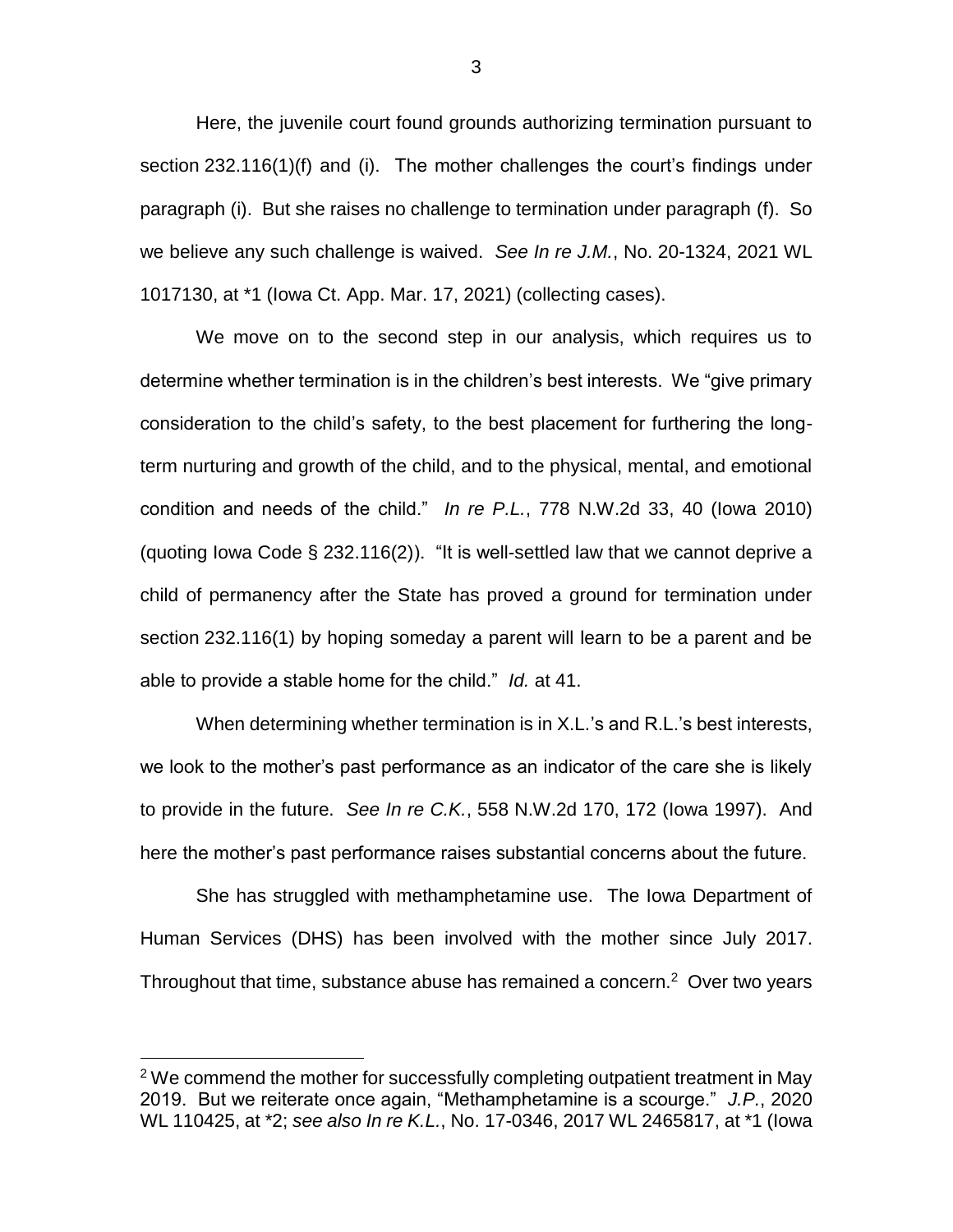later, in December 2019, X.L. and R.L. were removed from the mother's custody based on continuing concerns that the mother was abusing methamphetamine while caring for them. Since removal, the mother has tested positive for methamphetamine and amphetamines in January, July, and November 2020. And the mother failed to engage in substance-abuse treatment after her positive tests. The mother has also recently missed drug tests. $3$ 

Additionally, we share DHS's concerns about the mother's mental health and her ability to care for the children. The mother has failed to consistently attend mental-health treatment. Prior to removal, she struggled with getting the children to school. And she recently became homeless. The mother acknowledged the children could not be returned to her at the time of the termination hearing.

We note also that, following removal, the children were placed in family foster care. They have remained with the same family for the duration of this case. They have thrived in this arrangement. As the juvenile court observed, the children's development in their foster home has been "simply put, remarkable." And their foster parents plan to adopt them. *See* Iowa Code § 232.116(2)(b) (permitting the court to consider "whether the foster family is able and willing to

 $\overline{a}$ 

Ct. App. June 7, 2017). And we cannot turn a blind eye to her history of subsequent relapse.

 $3$  We presume these missed tests would have been positive for illegal substances. *See In re I.J.*, No. 20-0036, 2020 WL 1550702, at \*2 (Iowa Ct. App. Apr. 1, 2020) ("We presume these missed drug tests would have resulted in positive tests."); *In re D.G.*, No. 20-0587, 2020 WL 4499773, at \*4 (Iowa Ct. App. Aug. 5, 2020); *In re L.B.*, No. 17-1439, 2017 WL 6027747, at \*2 (Iowa Ct. App. Nov. 22, 2017); *In re C.W.*, No. 14-1501, 2014 WL 5865351, at \*2 (Iowa Ct. App. Nov. 13, 2014) ("She has missed several drug screens, which are thus presumed 'dirty,' i.e., they would have been positive for illegal substances.").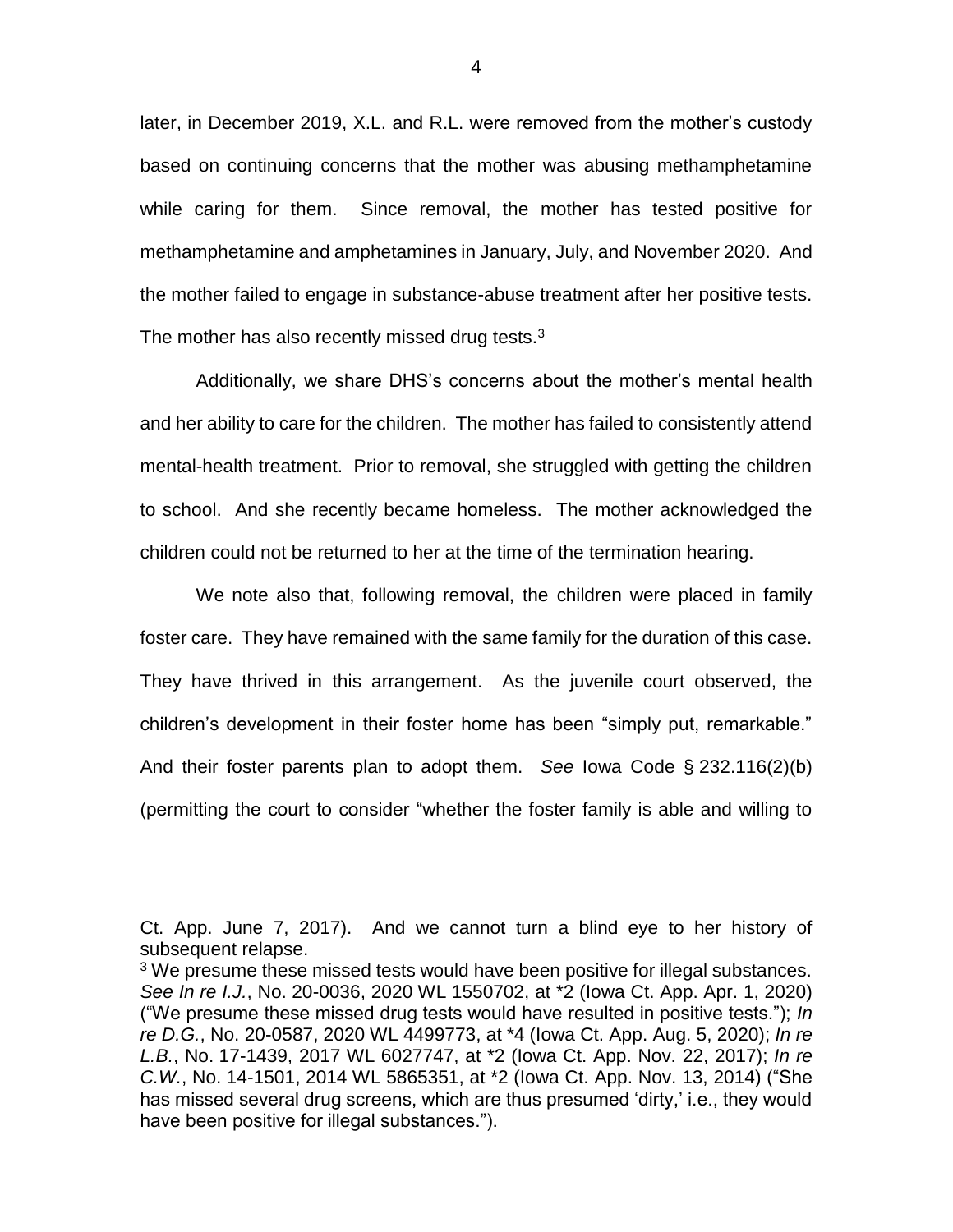permanently integrate the child into the foster family" when making a best-interest determination).

All things considered, then, we believe termination is the way forward. We do not question the mother's affection for the children. Even so, we cannot ignore her history of unaddressed substance abuse, mental-health issues, and struggles to care for the children. Given her history, we cannot be confident she will be able to adequately meet the children's needs in the future. *See In re C.W.*, 554 N.W.2d 279, 283 (Iowa Ct. App. 1996). Conversely, termination offers the children a path toward permanency in a stable, supportive home. Termination is in the children's best interests. The second step in our analysis is complete.

We move to our third step, whether we should apply a section 232.116(3) exception to preclude termination. The mother argues termination is not necessary under section 232.116(3)(c), which authorizes the juvenile court to forgo termination if "[t]here is clear and convincing evidence that the termination would be detrimental to the child at the time due to the closeness of the parent-child relationship."

We decline to apply section 232.116(3)(c) here. The juvenile court found: "It is clear that any bond between the children and their parents and any emotional detriment to a termination is well overcome by the developmental strides they have made in the foster home." *See, e.g.*, *In re M.W.*, 876 N.W.2d 212, 219 (Iowa 2016). Based on our de novo review, we agree. We do not believe termination is detrimental. Rather, as explained, termination is in the children's best interests. *See In re D.W.*, 791 N.W.2d 703, 709 (Iowa 2010) ("[O]ur consideration must center on whether the child will be disadvantaged by termination, and whether the

5